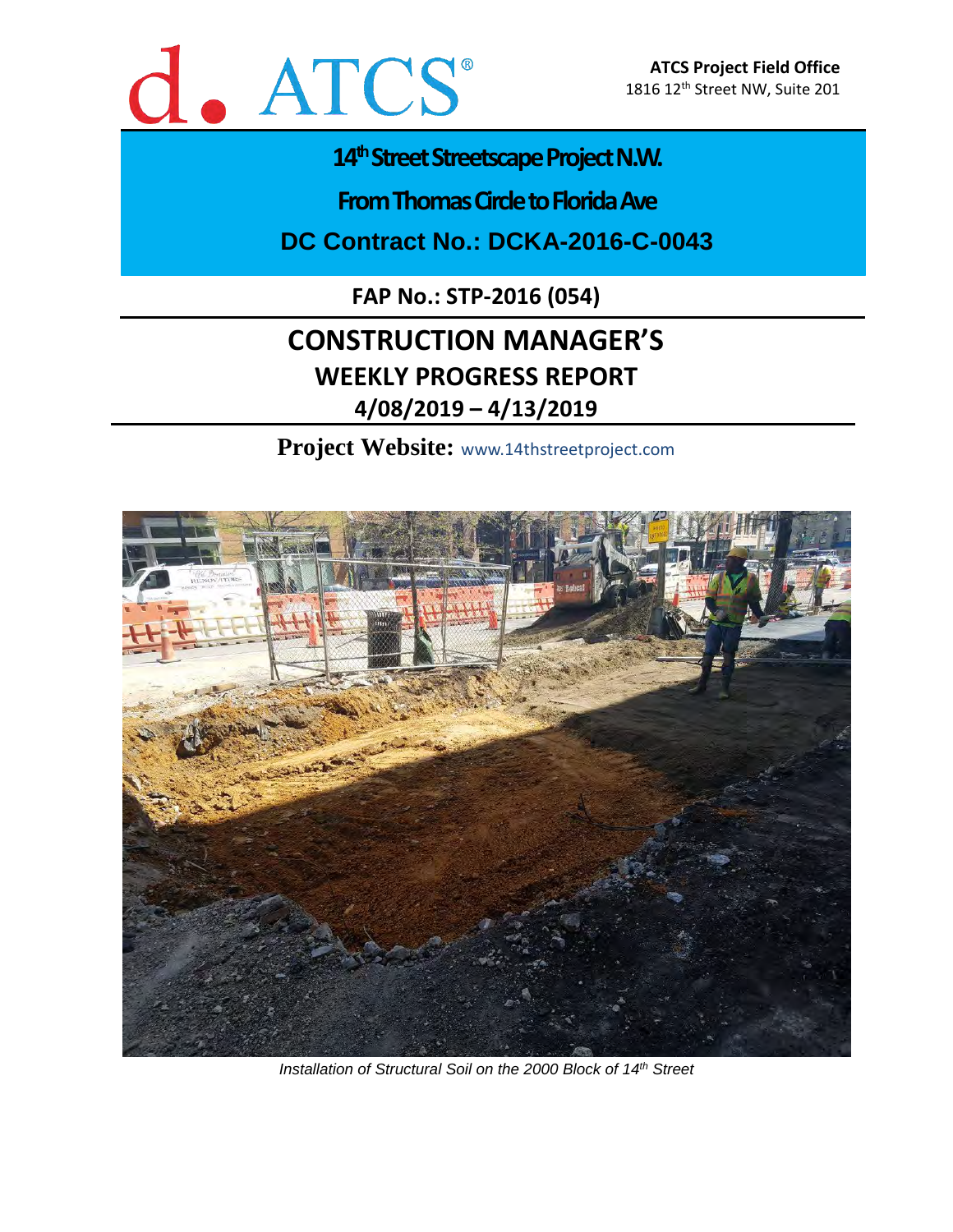

**WEEK ENDING 4/13/2019**

PAGE 2 of 7

## **1. EXECUTIVE SUMMARY**

#### **Project Description:**

The scope of the construction work includes the followings:

- The removal and disposal of existing roadway pavement, curb and gutter and sidewalks, milling of existing asphalt pavement to the extents shown on plans.
- The resurfacing of existing asphalt pavement using 2" Superpave AC surface on 14<sup>th</sup> Street between Thomas Circle and Florida Ave as shown in the plans.
- The replacement of all curbs and gutters with Granite Curbs, 12" Brick Gutter, Concrete Sidewalk, Wheelchair/Bicycle Ramps, and Cobble Stone LID Paver, Bioretention Planters as shown on the plans or as directed.
- The removal and transportation to storage yard of Existing Traffic Signals and Light Poles as shown on plans. Traffic signal relocation and equipment upgrading of Traffic Signals at all intersections of 14<sup>th</sup> Street within the project limit as shown on plans.
- Streetscaping throughout the 14<sup>th</sup> Street corridor as shown in the plans.
- The installation of traffic signing and permanent pavement markings.
- Upgrading of street lighting throughout the 14<sup>th</sup> Street corridor as shown in the plans.
- Construction and upgrading of single catch basin, double catch basin, and triple catch basin.
- Construction / Upgrading of new Watermains, Fire Hydrants
- Full Reconstruction of R Street.
- Installation of new Bus Islands and bus pads as shown on the plans and as directed.
- The installation and use of erosion and sediment control measures as required.
- Mobilization and demobilization, performance of field layout, provision and maintenance of engineer's field facilities, progress photographs, and the proper maintenance of vehicular and pedestrian traffic during construction, including provision of all required construction warning and detour signs and traffic control devices.

#### **Work by Others**

The PEPCO manhole replacement or vault adjustments activities will be done by others approved by PEPCO. The ATCS CM team will coordinate all these activities with the Contractor and PEPCO.

# **2. STATUS OF CONSTRUCTION / PROGRESS SUMMARY**

#### **Progress Summary:**

- 1. Omni onsite excavating and installing electrical conduits and manholes
- 2. Omni is excavating and installing Traffic Signal and Street Light Foundations
- 3. Omni excavating and installing Catch Basins and Sewer Manholes
- 4. Omni excavating and install new water main and Fire Hydrants for DC Water
- 5. Den installing PCC Sidewalk, Granite Curb, Brick Gutter, ADA Ramps
- 6. FMCC excavated and replaced PCC Pavement
- 7. FMCC Electrical Installing Traffic Signal Poles, Transformer Bases, Traffic Control Cabinets, and Pendent Poles
- 8. FMCC onsite providing MOT for Subcontractors

#### **CM Community Outreach Activities**

- 1. Connected with retailers and property owners in project corridor to provide updates and address any questions or concerns.
- 2. Project Website is up and running. Responded to email questions that came through Project Website.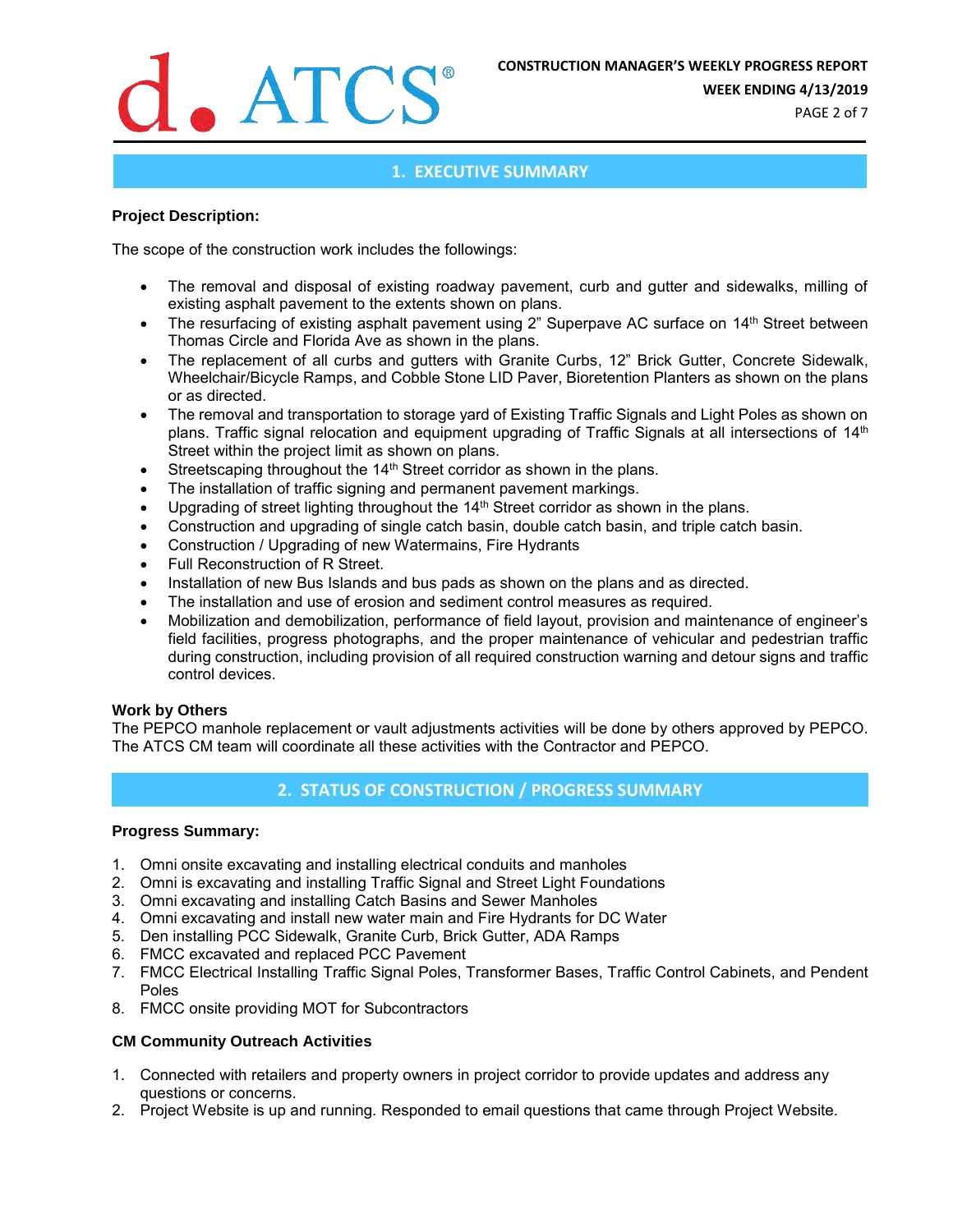

PAGE 3 of 7

# **3. ISSUES / ACTION ITEMS**

- Ongoing Issues / Items: Pepco working on conflicts (approx. 12) and to give CM a report on time frame for design and corrections.
- Bus Shelter Removal DDOT working on cost / budget
- Action Items:
- New Issues / Items: None

## **4. MEETINGS / PROJECT COORDINATION**

Progress Meeting are schedule at the Field Office every Tuesday at 10:30am

#### **5. DAILY WORK PERFORMED**

#### **Monday 4/08/2019**

- 1. FMCC continue with the PCC Pavement Repair at SW corner of 14th and Florida Ave
- 2. DEN continue placing PCC Sidewalk at the NW corner of 14<sup>th</sup> and V Street
- 3. FMCC Electrical installed two (2) Traffic Signal Poles, and one (1) Pendent Pole
- 4. Omni abandon one (1) Catch Basin (CB-09)
- 5. Omni continued to expose the Water Main at V and U Street for abandonment and New Fire Hydrant connection.
- 6. FMCC was onsite providing MOT for these operations

#### **Tuesday 4/09/2019**

- 1. Omni began the excavation for two (2) cast in place Catch Basin (CB-09, CB-15)
- 2. FMCC continued PCC Pavement Repair at the SW corner of 14<sup>th</sup> and Florida Ave
- 3. DEN continue with PCC Sidewalk replacement on the 2000 block of  $14<sup>th</sup>$  Street
- 4. FMCC was onsite providing MOT for these operations

#### **Wednesday 4/10/2019**

- 1. FMCC continued the PCC Pavement repair at NE corner of 14<sup>th</sup> and Florida Ave
- 2. DEN installed Granite Cobble Stone on the 2100 Block of 14th Street
- 3. Omni installed Catch Basin (CB-28)
- 4. Omni installed the New Fire Hydrant at 14<sup>th</sup> and U Street
- 5. Omni removed one (1) old Traffic / Streetlight Foundation at 14<sup>th</sup> and U
- 6. Omni abandoned two (2) Valve Casing between V Street and U Street
- 7. FMCC was onsite providing MOT for these operations

#### **Thursday 4/11/2019**

- 1. Omni began placing Backfill, Aggregate Base, and PCC Base over the Water Main between V Street and U Street
- 2. Omni removed the Old Fire Hydrant at 14<sup>th</sup> and U Street
- 3. Omni removed one (1) Traffic/ Street Light Foundation at 14<sup>th</sup> and U Street
- 4. DEN continue with PCC Sidewalk replacement on the 2000 Block of 14<sup>th</sup> Street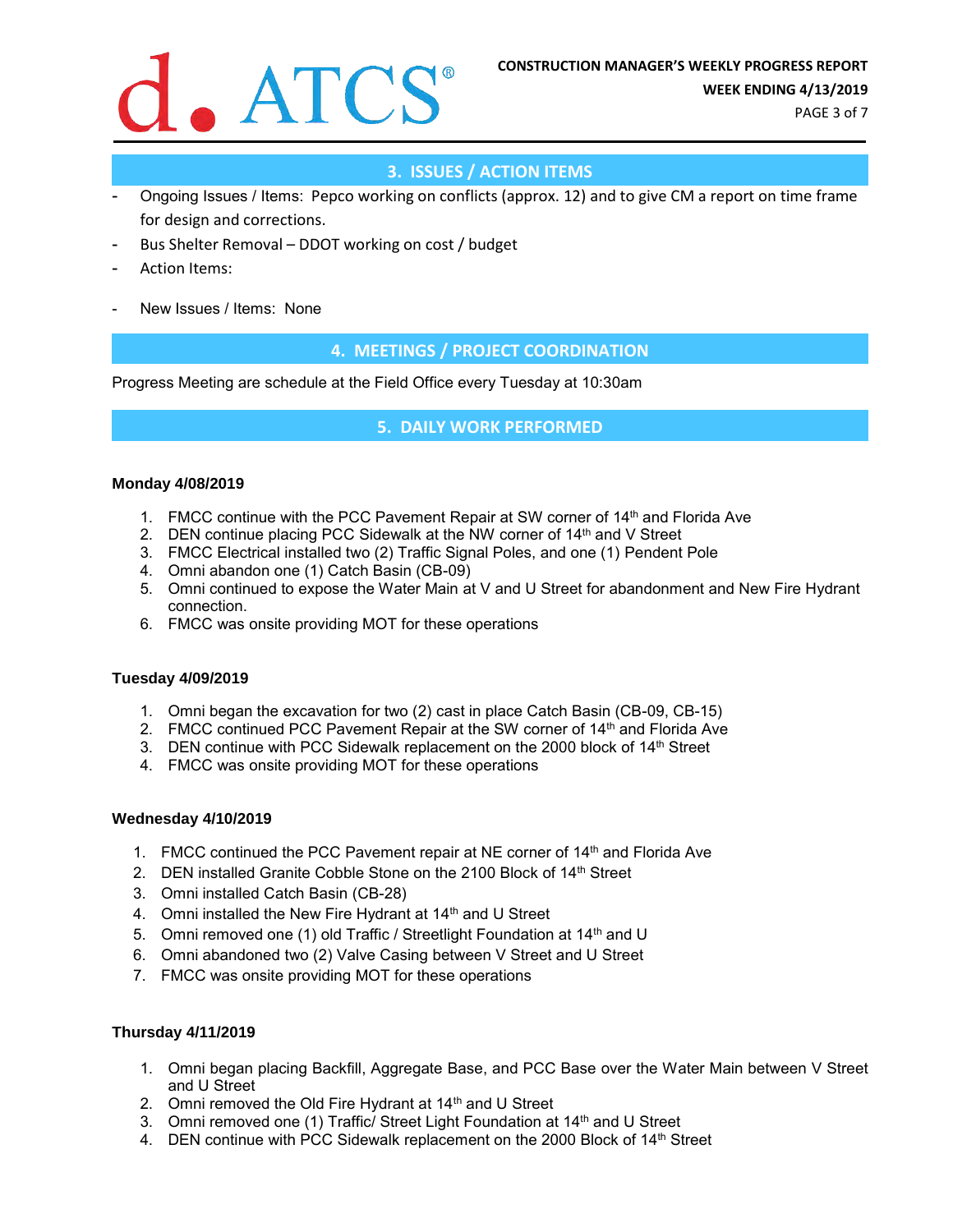

PAGE 4 of 7

5. FMCC was onsite providing MOT for these operations

#### **Friday 4/12/2019**

- 1. Omni installed the 15" PCC connection pipe for Catch Basin (CB-15)
- 2. Omni placed Temporary Asphalt over previously poured PCC Base
- 3. Omni continue to remove old Traffic / Street Light Foundations at W Street
- 4. FMCC Electrical installed one (1) Traffic Signal Pole
- 5. Omni excavated and installed 2" and 4" PVC Conduit between M79 to T38, M79 to TS39, M79 to HB12
- 6. FMCC was onsite providing MOT for these operations

#### **Saturday 4/13/2019**

1. Contractor did not request to work

### **6. INSPECTION & MATERIAL TESTS PERFORMED**

- QA/QC was onsite preforming compaction testing of backfill and aggregate base material

# **7. RFI's / SUBMITTALS**

- Requests For Information:
	- o We have received 22 RFIs; 19 RFIs have been answered.
- Submittals:
- o We have received 76 Submittals; 74 Submittals have been Approved

# **8. CHANGE ORDERS/TASK ORDERS**

- $\circ$  CM Task Order Modification submitted to DDOT for time extension was approved
- o Article 3 Letter for Bus Shelter Removal
- o Missing ITS Fiber Items
- o Missing Extra Fittings for Water Main work

### **9. DBE or CBE PARTICIPATION SUMMARIES**

- ATCS CBE / DBE Activity:
	- $\circ$  Hayat Brown LLC.: Provided Office Engineering and Inspection support for this project.
- Fort Myer Construction Corp. DBE Activity:
	- o Omni Excavators Inc.
	- o Den United LLC.

**10. ACCIDENTS / INCIDENTS**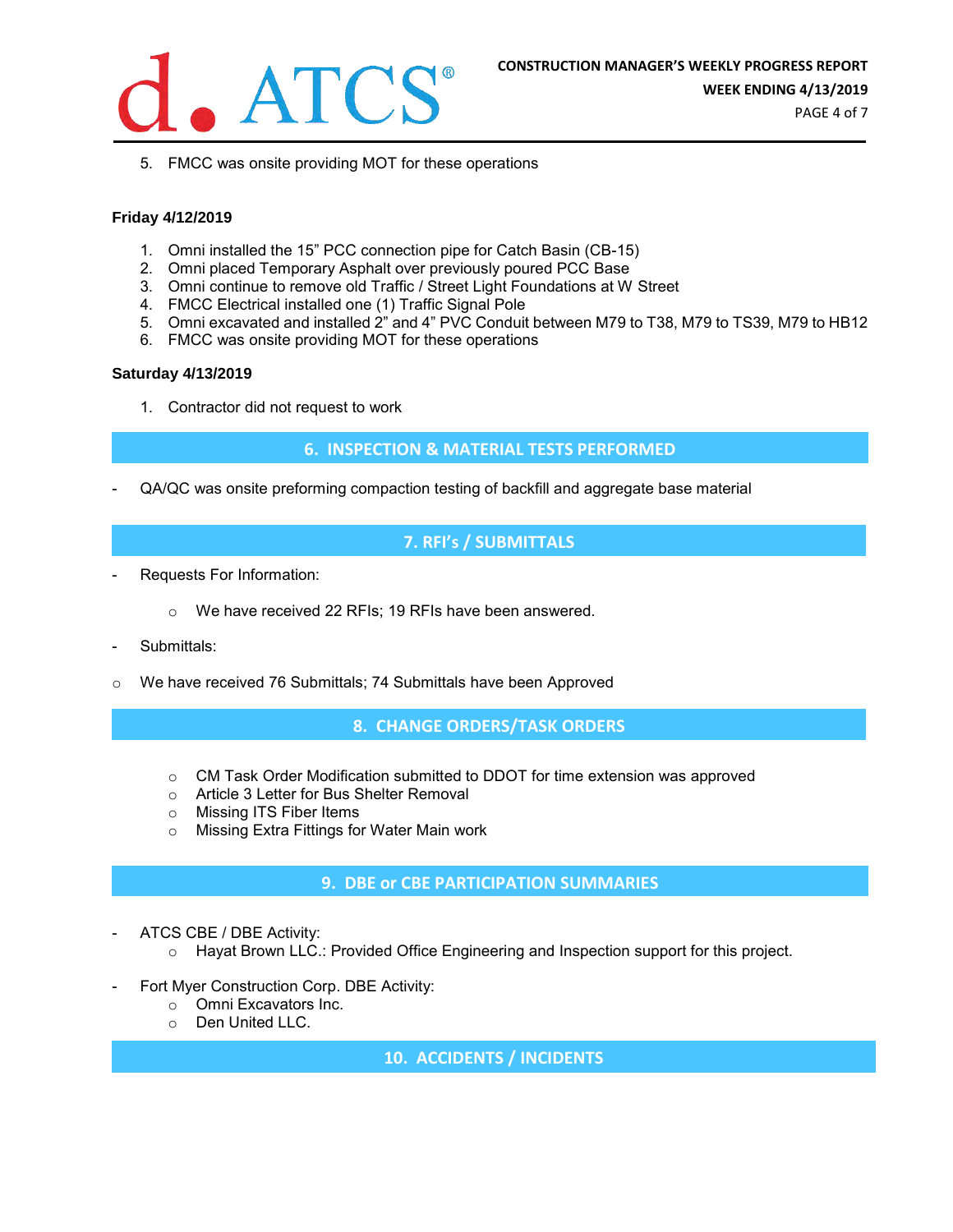

**WEEK ENDING 4/13/2019**

PAGE 5 of 7



*PCC Sidewalk Replacement on 2000 Block of 14th Street*



*Form work for Traffic Signal Foundation*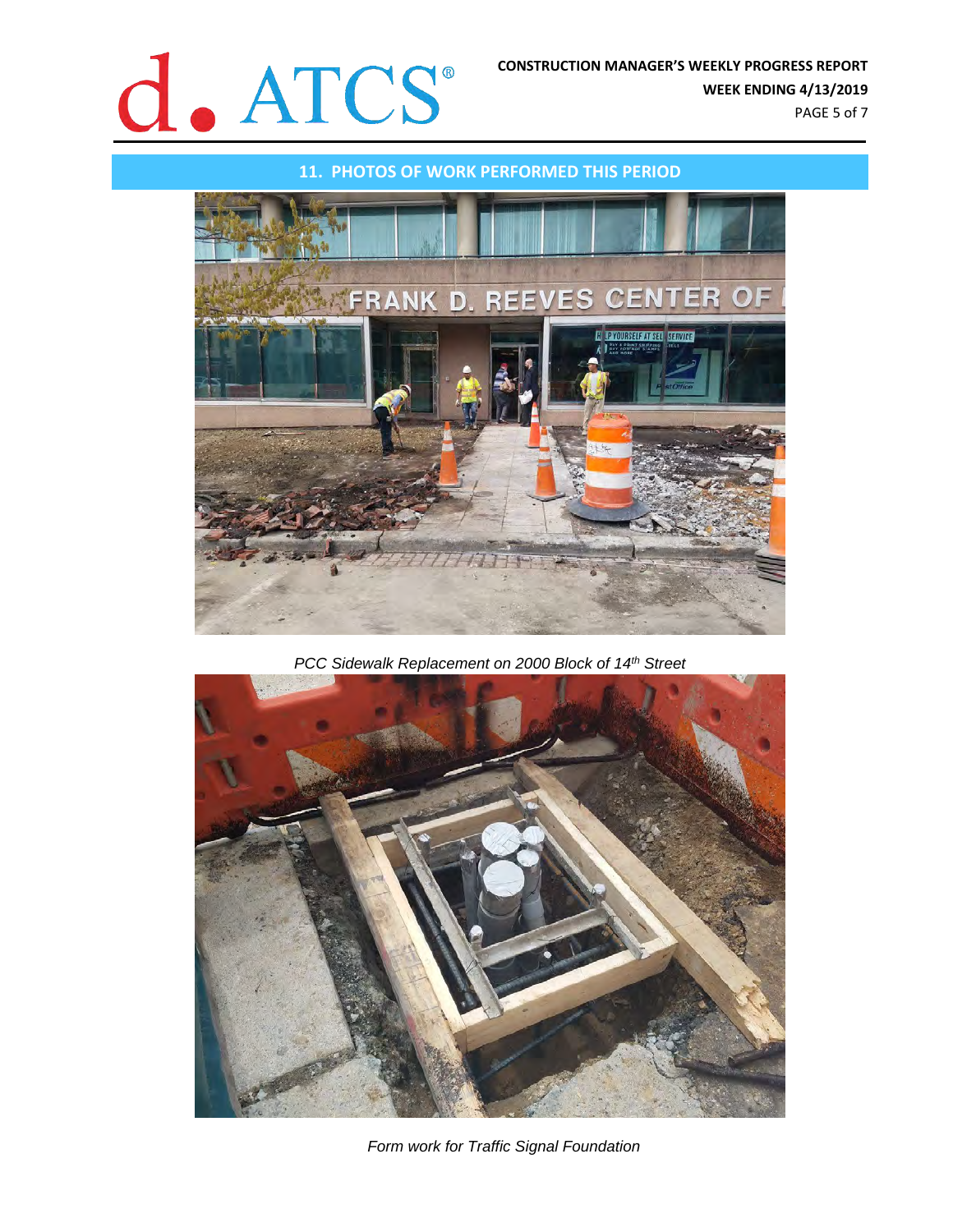# **CONSTRUCTION MANAGER'S WEEKLY PROGRESS REPORT**<br>WEEK ENDING 4/13/2019

**WEEK ENDING 4/13/2019**

PAGE 6 of 7



*PCC Pavement Repair at the SE Corner of 14th and W Street*



*Formed and Poured Cast in place Catch Basin (CB-15)*